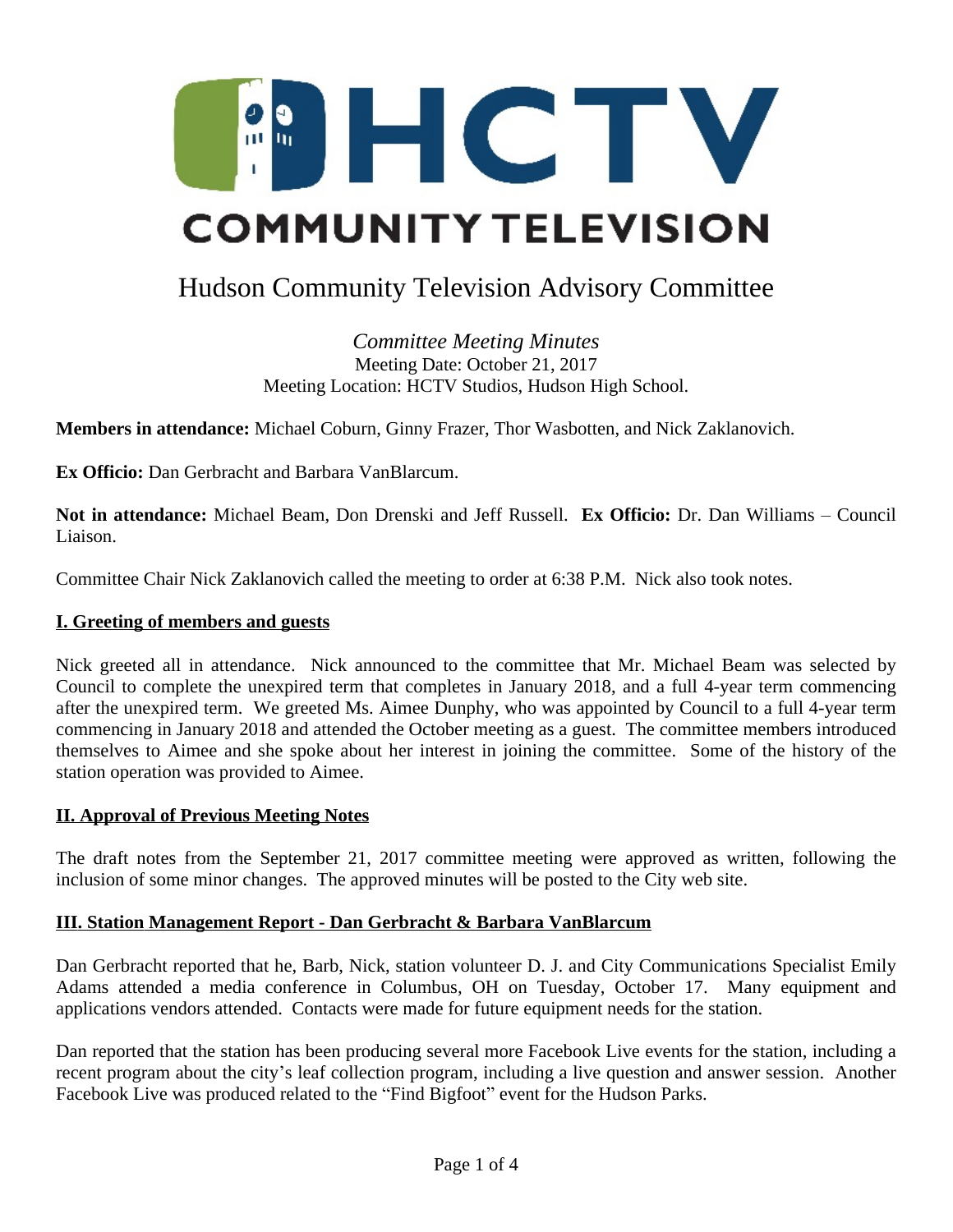## **III. Station Management Report - Dan Gerbracht & Barbara VanBlarcum, continued**

Dan said that the station has been working with the Hudson Schools on several productions related to the upcoming school bond issue.

The last regular session football game is coming up on October 27 against Wadsworth. Wadsworth Community Television will also be carrying the game on their station and will use HCTV's video feed, but will bring their own on air staff and mobile production truck to add their local flavor to the game coverage.

Dan said that they have created a mobile teleprompter that can be used on remote shoots. The system uses an IPad that can be attached to a person's arm for prompting during a recordings session.

Barb VanBlarcum said that a new program is starting that will be a monthly show made at the Western Reserve School of Cooking. Five editions of the program have already been recorded. The program features local Hudson chefs cooking dishes appropriate for the time of year that they will be scheduled on the station. Aimee asked if the recipes for the food cooked on the program could be posted for viewer reference. Dan replied that he would look into the best way to accomplish that task.

Barb reported another edition of the Jump Start panel for the Burton D. Morgan Foundation. The Retirepreneur public access program will produce a new monthly program and Tom Speaks of the Impact Group will start production of a new program. Thor Wasbotten suggested that all of the new local producers be contacted in regards to underwriting programs and joining in the "Friends of HCTV" initiative. The Hudson Genealogy group is also producing a new program that will be on next week's schedule.

Dan noted that the Public Access schedule for the next few weeks contains the most new programming that he has ever seen. Barb added that the Parade of Bands program is an excellent offering and the Candidates Forum would be recorded this year, after not being recorded for several election periods. Several of the political candidates for the November election have already recorded promotional videos.

Ginny Frazier asked if there were any plans to record the Halloween Window Painting event that is coming up soon. Dan said that he was planning to do Face Book live coverage of the event as it happens.

Barb added that the candidate forum that was sponsored by the League of Women Voters was recorded by HCTV and coverage of the fall Orchestra and Choir concerts was produced by Meg Andrus. Mr. Ed Devlin produced four political discussion programs for several of the City Council candidates. Finally, Barb recorded a Moment in Hudson History segment with Western Reserve Academy Historian & Archivist, Mr. Tom Vince related to World War I veterans.

Barb said that she had sent a note of thanks to the Hudson Hub Times for their recent article about the Spectrum channel assignment of HCTV. The HCTV channels are moving to 1021, 1022 and 1023 due to Spectrum's impending digital system upgrade. Dan said that he sees the reassignment as a positive because the change will be unilateral for all subscribers and residents that previously were unable to receive HCTV should have access once the upgrade is activated. The tentative date for the Spectrum upgrade to go forward is set for November 6.

#### **IV. Station Office Relocation Discussion**

Dan reported that the City is planning to relocate the Municipal Service Center to the Pasco building that is located on the south side of Terex Rd., just west of the intersection with Hudson Drive. The administration has given the station the option of relocating the day-to-day operations to the new location. The committee was asked for their opinions on the possible relocation.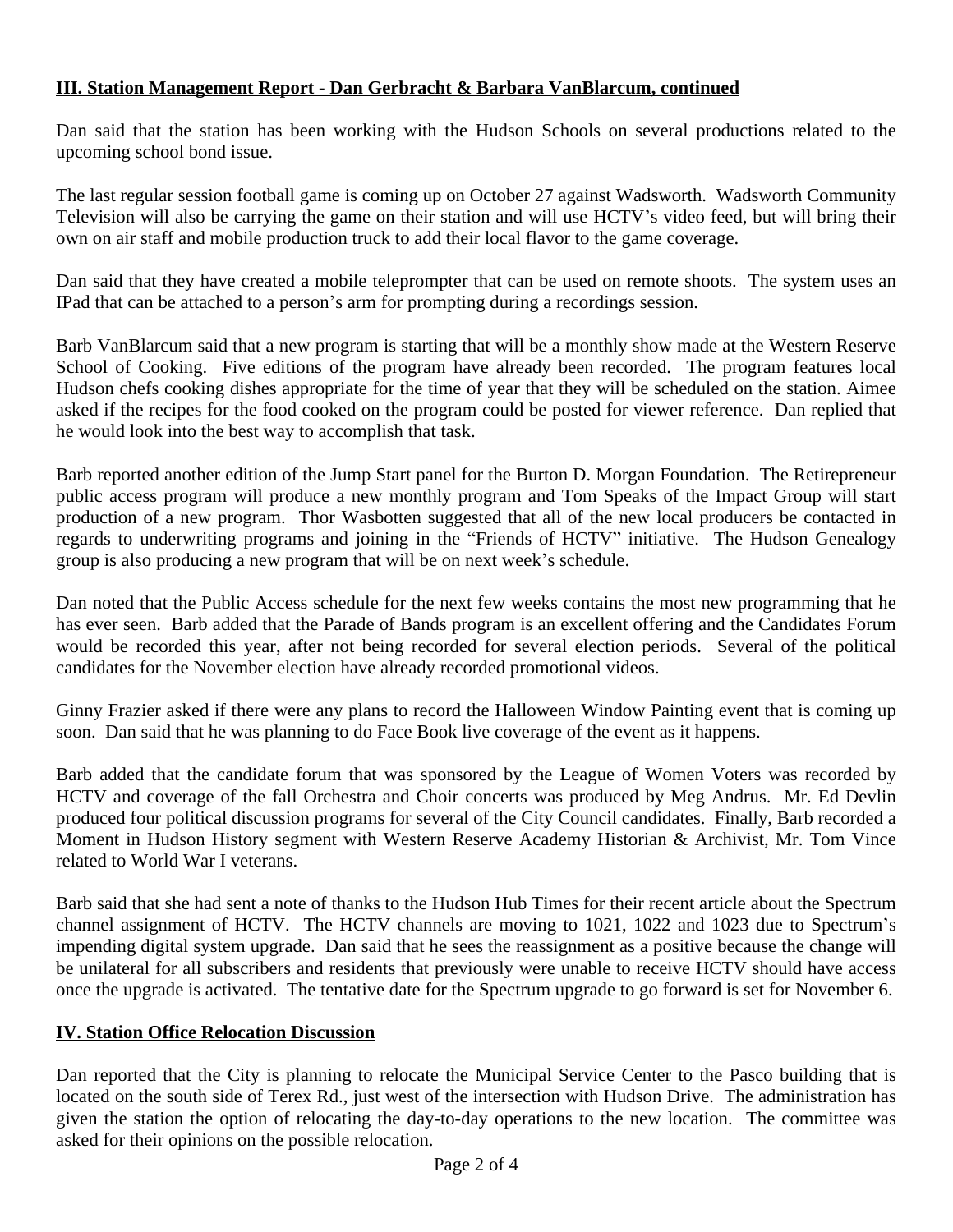### **IV. Station Office Relocation Discussion, continued**

Dan said that the new location would provide a garage for storage of the station van as well as three 10' x 10' offices and two workstations, and a small studio and control room. The tentative plan is to move the meeting location for all of the city boards and commissions to the new location, but City Council would continue to meet at Town Hall.

Dan said that current existing studio and control room in the high school would remain, regardless of the decision to keep the offices or move them. The existing wiring to the school facilities (stadium, auditorium) would require that the existing control room stay, in order that school events are covered.

The discussions were comprehensive and detailed. These October meeting notes will not document the details of those discussions. The summary of the opinion of the committee members was that a move could be an advantage to the station staff for more exposure and closer proximity to the city administration. However, also maintaining offices at the current location could also be an advantage, so the summary opinion of the committee was to try to get the best of both worlds – maintain offices in the high school, while also establishing offices at the new MSC location.

Thor volunteered to meet with School Superintendent Phil Herman to discuss his feelings on the potential HCTV office change. Michael Coburn also suggested that HCTV should attempt to build a better relationship with High School Principal Brian Wilch as a way to increase his awareness of the station operation.

One final note from Barb was that we should suggest that a monitor is installed in the lobby of the new MSC to display HCTV programming for the people who visit and work at the MSC. This would be one more opportunity to get exposure of the station to the City and the residents.

#### **V. Community Organization Liaison**

Nick reported that no further response has been received from the e-mail blast that was sent out in August to city organizations. Dan suggested that the Community Liaison section of the agenda is removed until there is news to report in that area.

#### **VI. Friends of Hudson Community Television**

A restart meeting for the Friends of Hudson Community Television 501(c) 3 non-profit group was held on Thursday, September 28, 2017. Nick said that officers are in place for the organization. Thor is the President of the group, former committee chair Gary Dixon is vice-president, Barb is secretary and Nick is treasurer. Nick mentioned that Gary Dixon was able to reserve two website addresses for the Friends of group. Nick also asked if the Hudson High School Graphics Class could help with the design of a logo and a website. Dan said that he thought those items were things that the Graphics Class could do and said that he would contact instructor Mike Ondash about soliciting the classes help.

#### **VII. New Access Programming**

Nick said that he plans to record another presentation by Western Reserve Academy historian Thomas L. Vince in the first week on November. The subject of the presentation will be the Kennedy assassination.

Nick also reported that the popular "Through the Eyes of the Artist" series is returning to the Hudson Library & Historical Society. The previous program series was recorded and he would like to capture the restarted series for airing on HCTV.